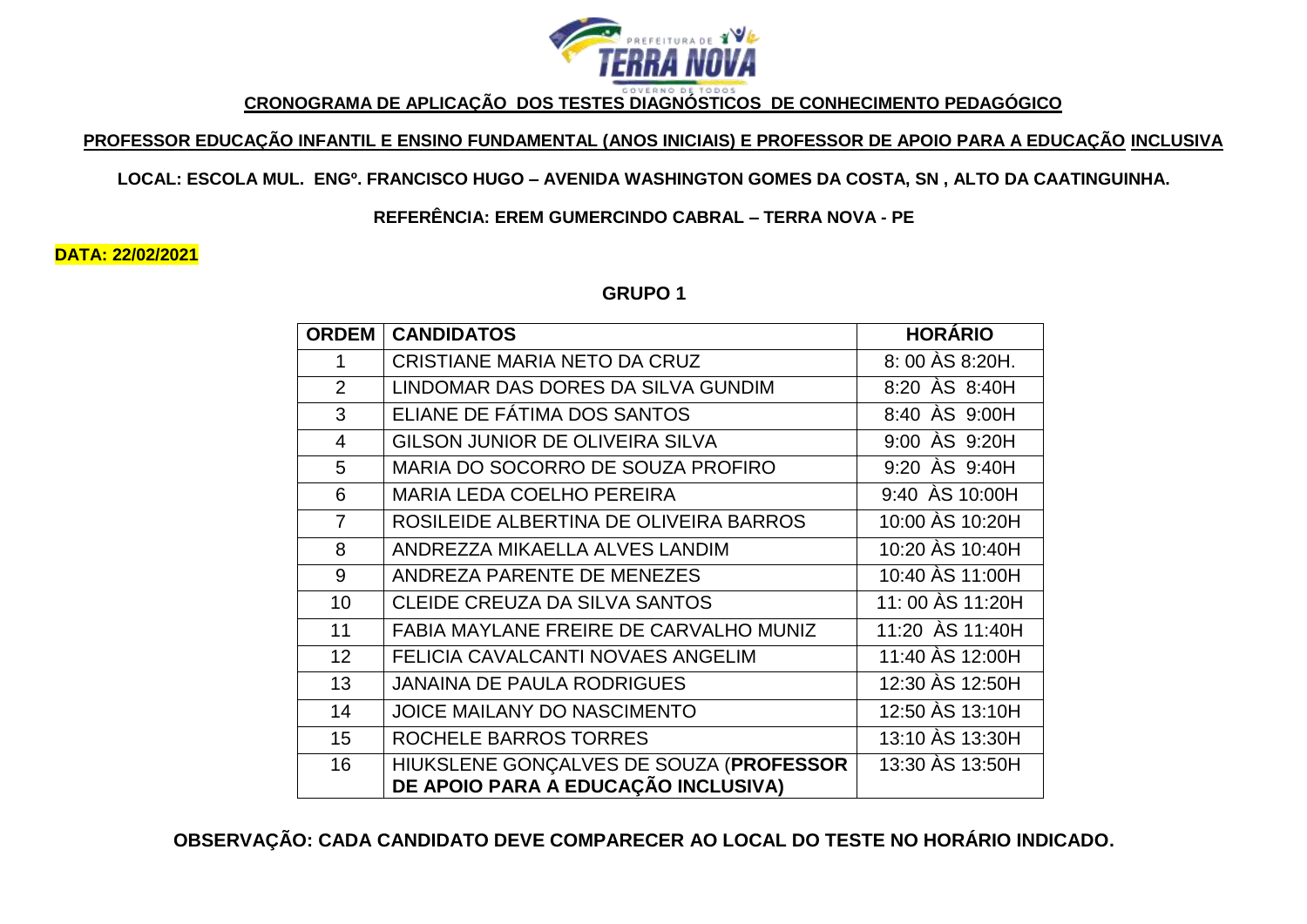

**CRONOGRAMA DE APLICAÇÃO DOS TESTES DIAGNÓSTICOS DE CONHECIMENTO PEDAGÓGICO**

## **PROFESSOR EDUCAÇÃO INFANTIL E ENSINO FUNDAMENTAL (ANOS INICIAIS) E PROFESSOR DE APOIO PARA A EDUCAÇÃO INCLUSIVA**

## **LOCAL: ESCOLA MUL. ENGº. FRANCISCO HUGO – AVENIDA WASHINGTON GOMES DA COSTA, SN , ALTO DA CAATINGUINHA**

**REFERÊNCIA: EREM GUMERCINDO CABRAL – TERRA NOVA – PE**

**DATA: 22/02/2021**

## **GRUPO 2**

| <b>ORDEM</b> | <b>CANDIDATOS</b>                                                          | <b>HORÁRIO</b>   |
|--------------|----------------------------------------------------------------------------|------------------|
| 17           | CLEUZEMI DA SILVA DE SÁ                                                    | 8:00 AS 8:20H.   |
| 18           | <b>MARINETE ANGELIM DE SOUZA</b>                                           | 8:20 AS 8:40H    |
| 19           | NEIRIMAR RIBEIRO DA SILVA                                                  | 8:40 AS 9:00H    |
| 20           | <b>GILIANE VANESSA MARINS FREIRE</b>                                       | 9:00 AS 9:20H    |
| 21           | <b>MARIA AUXILIADORA ALVES CALLOU</b>                                      | 9:20 AS 9:40H    |
| 22           | MICHELLE ALVES DAS NEVES                                                   | 9:40 AS 10:00H   |
| 23           | ELIZANDRA GONÇALVES MAIA                                                   | 10:00 AS 10:20H  |
| 24           | CLEA VALDENIA SÁ MARQUES BEZERRA                                           | 10:20 AS 10:40H  |
| 25           | ENALVA GONÇALVES DE LIMA XAVIER                                            | 10:40 AS 11:00H  |
| 26           | MARIA ALCINETE DE VASCONCELOS                                              | 11: 00 AS 11:20H |
| 27           | MARIA DO SOCORRO DA SILVA                                                  | 11:20 AS 11:40H  |
| 28           | <b>MARINALVA PEREIRA LEITE</b>                                             | 11:40 AS 12:00H  |
| 29           | <b>MARLEIDE DE BARROS PEREIRA</b>                                          | 12:30 AS 12:50H  |
| 30           | <b>CLEONICE CLEMENTINO DE MENEZES</b>                                      | 12:50 AS 13:10H  |
| 31           | <b>JESSICA ALVES LANDIM</b>                                                | 13:10 AS 13:30H  |
| 32           | VERÔNICA DA SILVA COELHO (PROFESSOR DE APOIO<br>PARA A EDUCAÇÃO INCLUSIVA) | 13:30 AS 13:50H  |

**OBSERVAÇÃO: CADA CANDIDATO DEVE COMPARECER AO LOCAL DO TESTE NO HORÁRIO INDICADO.**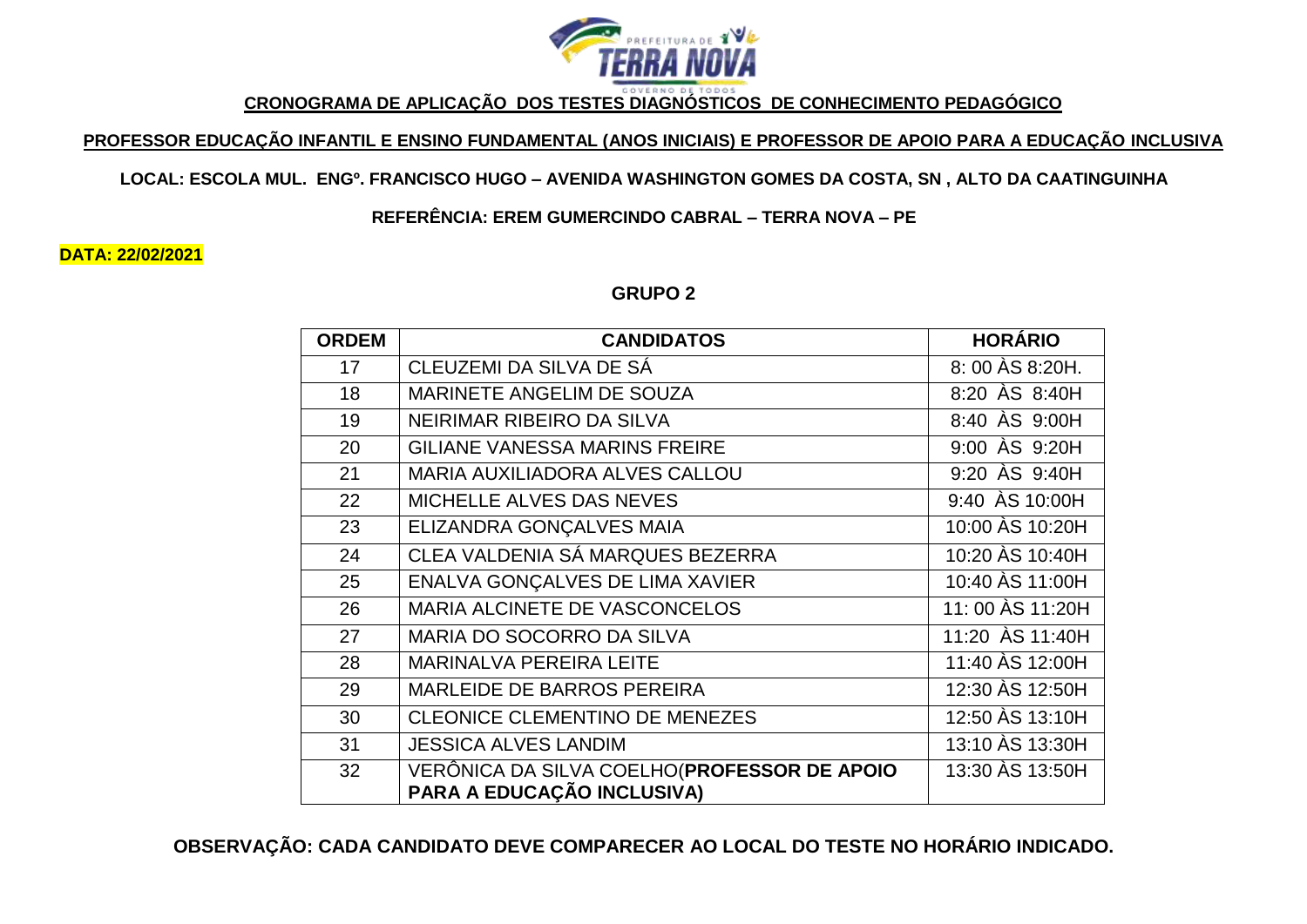

**CRONOGRAMA DE APLICAÇÃO DOS TESTES DIAGNÓSTICOS DE CONHECIMENTO PEDAGÓGICO**

## **PROFESSOR EDUCAÇÃO INFANTIL E ENSINO FUNDAMENTAL (ANOS INICIAIS) E PROFESSOR DE APOIO PARA A EDUCAÇÃO INCLUSIVA**

#### **LOCAL: ESCOLA MUL. ENGº. FRANCISCO HUGO – AVENIDA WASHINGTON GOMES DA COSTA, SN , ALTO DA CAATINGUINHA**

**REFERÊNCIA: EREM GUMERCINDO CABRAL – TERRA NOVA – PE**

**DATA: 22/02/2021**

## **GRUPO 3**

| <b>ORDEM</b> | <b>CANDIDATOS</b>                                                                  | <b>HORÁRIO</b>                 |
|--------------|------------------------------------------------------------------------------------|--------------------------------|
| 33           | MARIA DA GRAÇA FREIRE DE ALENCAR SILVA                                             | 8:00 AS 8:20H.                 |
| 34           | <b>MARIA LUCIANA DE SOUZA</b>                                                      | 8:20 AS 8:40H                  |
| 35           | <b>MARIA MATILDE DE BARROS PEREIRA</b>                                             | 8:40 AS 9:00H                  |
| 36           | SOCORRO LAYANNE MUNIZ BARROS                                                       | $9:00$ $\overline{AS}$ $9:20H$ |
| 35           | FRANKLYS RAÍSLA PARENTE XAVIER ALVES                                               | $9:20$ $\overline{AS}$ $9:40H$ |
| 37           | JAINY MIKAELY ALVES LANDIM                                                         | 9:40 AS 10:00H                 |
| 38           | EDILENE MARIA DA SILVA                                                             | 10:00 AS 10:20H                |
| 39           | PAULA RAFAELA GOMES FREIRE GONÇALVES                                               | 10:20 AS 10:40H                |
| 40           | MARIA ADRIANA DE SOUZA LIMA                                                        | 10:40 AS 11:00H                |
| 41           | <b>CLAUDIMERY GISLANY DO NASCIMENTO</b>                                            | 11: 00 AS 11:20H               |
| 42           | MARIA ROSEMARY DE SÁ LEITE SAMPAIO                                                 | 11:20 AS 11:40H                |
| 43           | MARIA GILVANEIDE LANDIM DE CARVALHO                                                | 11:40 AS 12:00H                |
| 44           | RIVELINO MANOEL NOGUEIRA                                                           | 12:30 AS 12:50H                |
| 45           | FABRÍCIA GLÉCIA OLIVEIRA SÁ                                                        | 12:50 AS 13:10H                |
| 46           | MARIA JANIELA ANGELIM DOS SANTOS (PROFESSOR<br>DE APOIO PARA A EDUCAÇÃO INCLUSIVA) | 13:10 AS 13:30H                |

**OBSERVAÇÃO: CADA CANDIDATO DEVE COMPARECER AO LOCAL DO TESTE NO HORÁRIO INDICADO.**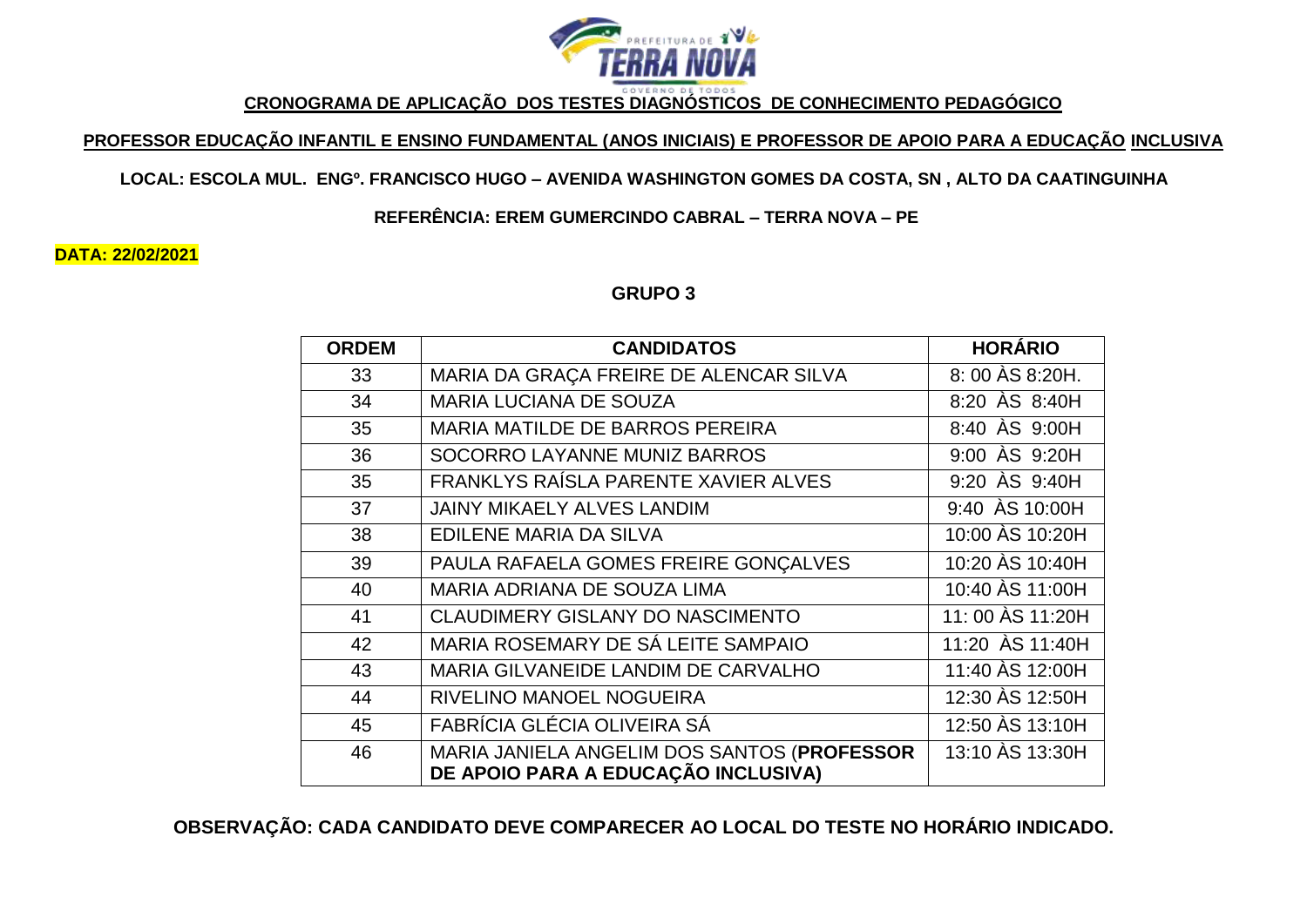

**CRONOGRAMA DE APLICAÇAO DOS TESTES DIAGNÓSTICOS DE CONHECIMENTO PEDAGÓGICO**

#### **PROFESSOR PARA O ENSINO FUNDAMENTAL (ANOS FINAIS E EJA) E PROFESSOR SUBSTITUTO**

**LOCAL: ESCOLA MUL. ENGº. FRANCISCO HUGO – AVENIDA WASHINGTON GOMES DA COSTA, SN , ALTO DA CAATINGUINHA**

**REFERÊNCIA: EREM GUMERCINDO CABRAL – TERRA NOVA - PE**

## **DATA: 23/02/2021**

# **GRUPO 1: LÍNGUA PORTUGUESA/INGLÊS; ARTE E EDUCAÇÃO FÍSICA**

| <b>ORDEM</b>   | <b>CANDIDATOS</b>                               | <b>COMPONENTE CURRICULAR</b> | <b>HORÁRIO</b>                 |
|----------------|-------------------------------------------------|------------------------------|--------------------------------|
|                | MÔNICA ILIZETE NEVES                            | LÍNGUA PORTUGUESA/INGLÊS     | 8: 00 AS 8:20H.                |
| $\overline{2}$ | EDIMAIRA GONÇALVES DOS SANTOS                   | LÍNGUA PORTUGUESA/INGLÊS     | 8:20 AS 8:40H                  |
| 3              | ADRIANA FREIRE DE VASCONCELOS                   | LÍNGUA PORTUGUESA/INGLÊS     | 8:40 AS 9:00H                  |
| $\overline{4}$ | MARIA DO SOCORRO GOMES DE<br><b>VASCONCELOS</b> | LÍNGUA PORTUGUESA/INGLÊS     | 9:00 AS 9:20H                  |
| 5              | ARIADNE CIBELLY CARVALHO MENEZES                | LÍNGUA PORTUGUESA/INGLÊS     | $9:20$ $\overline{AS}$ $9:40H$ |
| 6              | KAROLLAYNNE GONÇALVES PARENTE                   | LÍNGUA PORTUGUESA/INGLÊS     | 9:40 AS 10:00H                 |
| $\overline{7}$ | MARLENE GONÇALVES TORRES DE<br><b>ANDRADE</b>   | LÍNGUA PORTUGUESA/INGLÊS     | 10:00 AS 10:20H                |
| 8              | <b>JUCIMARA RIBEIRO DA SILVA</b>                | LÍNGUA PORTUGUESA/INGLÊS     | 10:20 AS 10:40H                |
| 9              | <b>FRANCYS THAYANE BARROS</b>                   | SUBST. LÍNGUA PORTUGUESA     | 10:40 AS 11:00H                |
| 10             | PAULO INÁCIO DOS SANTOS                         | <b>ARTE</b>                  | 11: 00 AS 11:20H               |
| 11             | MARIA EVANEIDE NOGUEIRA XAVIER                  | EDUCAÇÃO FÍSICA              | 11:20 ÀS 11:40H                |
| 12             | LUCIO RICARDO DOS SANTOS                        | EDUCAÇÃO FÍSICA              | 11:40 AS 12:00H                |
| 13             | <b>JELLITON DIEGGO FREIRE NEVES</b>             | EDUCAÇÃO FÍSICA              | 12:30 AS 12:50H                |
| 14             | DOUGLAS EMANUEL DA SILVA GONÇALVES              | EDUCAÇÃO FÍSICA              | 12:50 AS 13:10H                |
| 15             | WAGNER SAMI GONÇALVES DE LEMOS                  | EDUCAÇÃO FÍSICA              | 13:10 AS 13:30H                |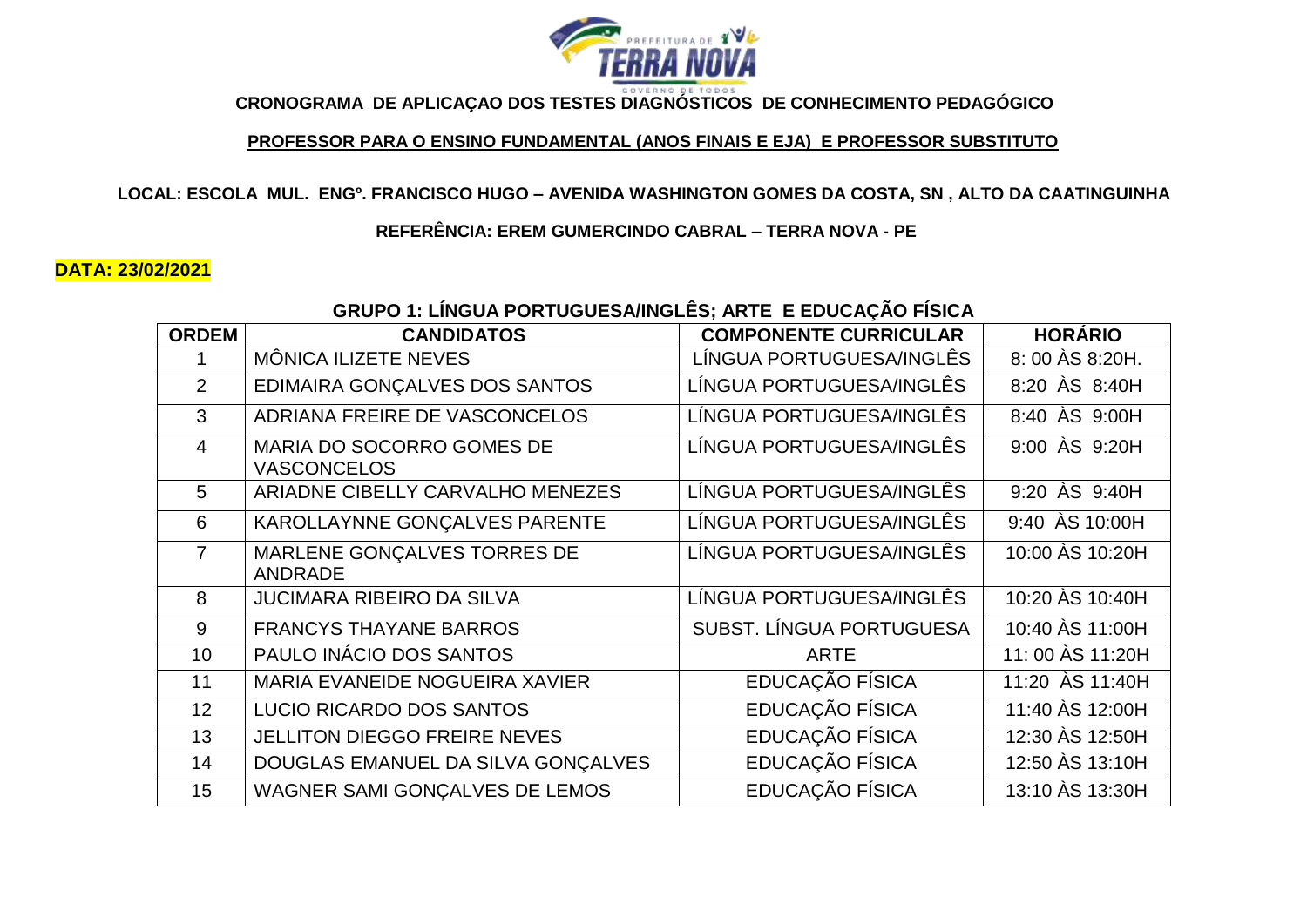

**OBSERVAÇÃO: CADA CANDIDATO DEVE COMPARECER AO LOCAL DO TESTE NO HORÁRIO INDICADO.**

## **CRONOGRAMA DE APLICAÇAO DOS TESTES DIAGNÓSTICOS DE CONHECIMENTO PEDAGÓGICO**

#### **PROFESSOR PARA O ENSINO FUNDAMENTAL (ANOS FINAIS E EJA) E PROFESSOR SUBSTITUTO**

# **LOCAL: ESCOLA MUL. ENGº. FRANCISCO HUGO – AVENIDA WASHINGTON GOMES DA COSTA, SN , ALTO DA CAATINGUINHA REFERÊNCIA: EREM GUMERCINDO CABRAL – TERRA NOVA - PE**

#### **DATA: 23/02/2021**

| <b>ORDEM</b>    | <b>CANDIDATOS</b>                    | <b>COMPONENTE CURRICULAR</b> | <b>HORÁRIO</b>                 |
|-----------------|--------------------------------------|------------------------------|--------------------------------|
|                 | <b>JOSINALVA DE SOUZA SANTOS</b>     | <b>MATEMÁTICA</b>            | 8: 00 AS 8:20H.                |
| $\overline{2}$  | MARIA LUCIANA DUARTE CALADO          | <b>MATEMÁTICA</b>            | 8:20 AS 8:40H                  |
| 3               | MARIA RUBEZIA GONÇALVES RIBEIRO      | <b>MATEMÁTICA</b>            | 8:40 AS 9:00H                  |
| $\overline{4}$  | MARIANA ALVES TEIXEIRA               | <b>MATEMÁTICA</b>            | 9:00 AS 9:20H                  |
| 5               | <b>WEBSTON PARENTE GONÇALVES</b>     | <b>MATEMÁTICA</b>            | 9:20 AS 9:40H                  |
| 6               | FLAVIA VIVIANE RODRGUES DOS SANTOS   | <b>MATEMÁTICA</b>            | $9:40$ $\overline{)$ AS 10:00H |
| $\overline{7}$  | <b>FLAVIANO RODRIGUES DOS SANTOS</b> | <b>MATEMÁTICA</b>            | 10:00 AS 10:20H                |
| 8               | ANA VITÓRIA GONÇALVES DE SÁ          | <b>MATEMÁTICA</b>            | 10:20 AS 10:40H                |
| 9               | ANA MARIA DA SILVA OLIVEIRA          | <b>MATEMÁTICA</b>            | 10:40 AS 11:00H                |
| 10 <sup>1</sup> | ANDRÉ JOSÉ NEVES DOS SANTOS          | <b>MATEMÁTICA</b>            | 11: 00 AS 11:20H               |
| 11              | ROSEILMA MARIA RODRIGUES             | <b>SUBST. MATEMÁTICA</b>     | 11:20 AS 11:40H                |
| 12 <sup>2</sup> | ELISANGELA FREIRE LOPES DA COSTA     | <b>GEOGRAFIA</b>             | 11:40 AS 12:00H                |
| 13              | ANALINE GONÇALVES RIBEIRO DE SOUZA   | <b>GEOGRAFIA</b>             | 12:30 AS 12:50H                |
| 14              | ANGELA FREIRE DE SÁ BENICIO          | <b>GEOGRAFIA</b>             | 12:50 AS 13:10H                |
| 15              | FELIPE AMANDO DA SILVA               | <b>GEOGRAFIA</b>             | 13:10 AS 13:30H                |

## **GRUPO 2: MATEMÁTICA**